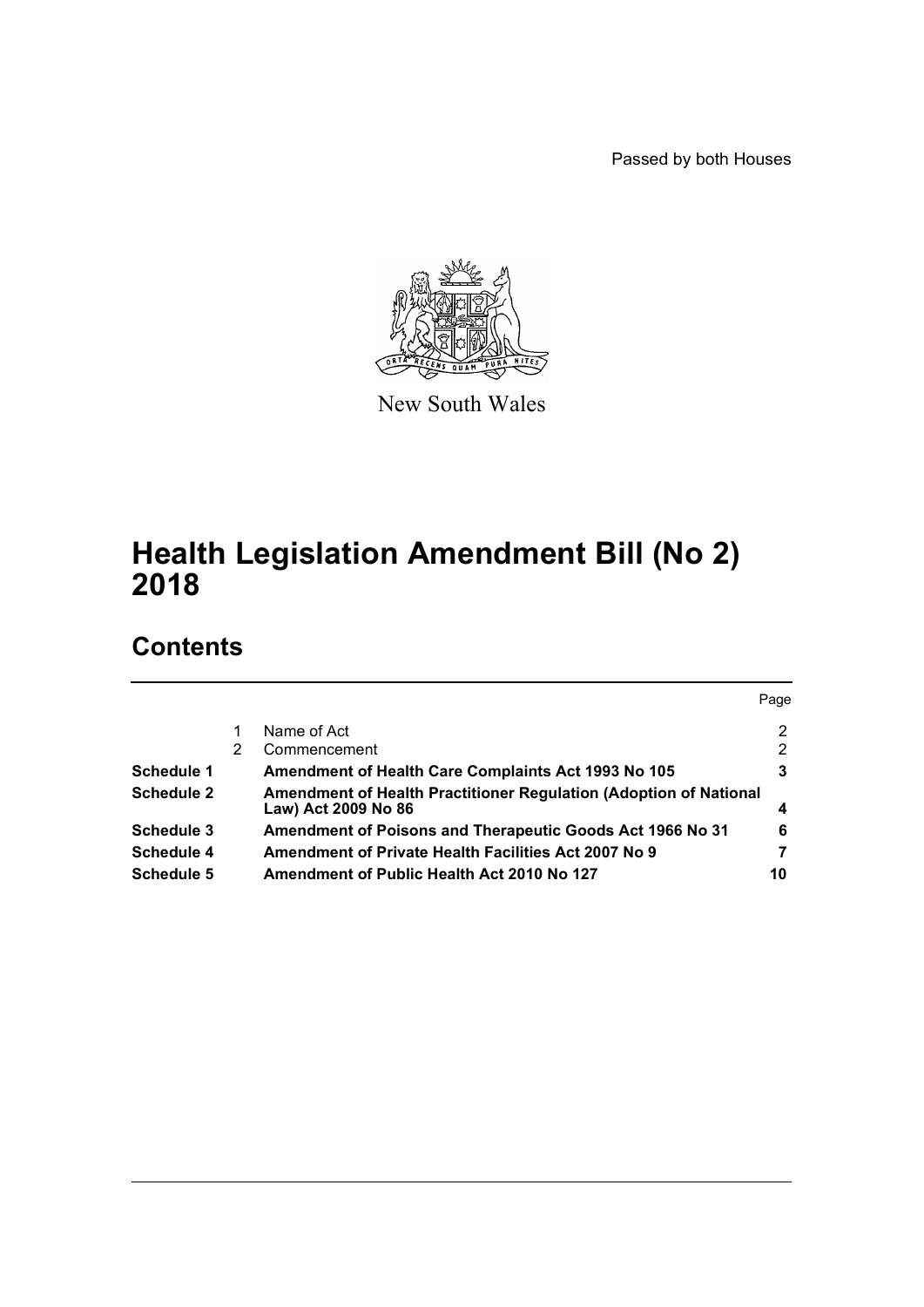*I certify that this PUBLIC BILL, which originated in the LEGISLATIVE COUNCIL, has finally passed the LEGISLATIVE COUNCIL and the LEGISLATIVE ASSEMBLY of NEW SOUTH WALES.*

*Legislative Council 2018* *Clerk of the Parliaments*



New South Wales

# **Health Legislation Amendment Bill (No 2) 2018**

Act No , 2018

An Act to make miscellaneous amendments to various Acts that relate to health and associated matters.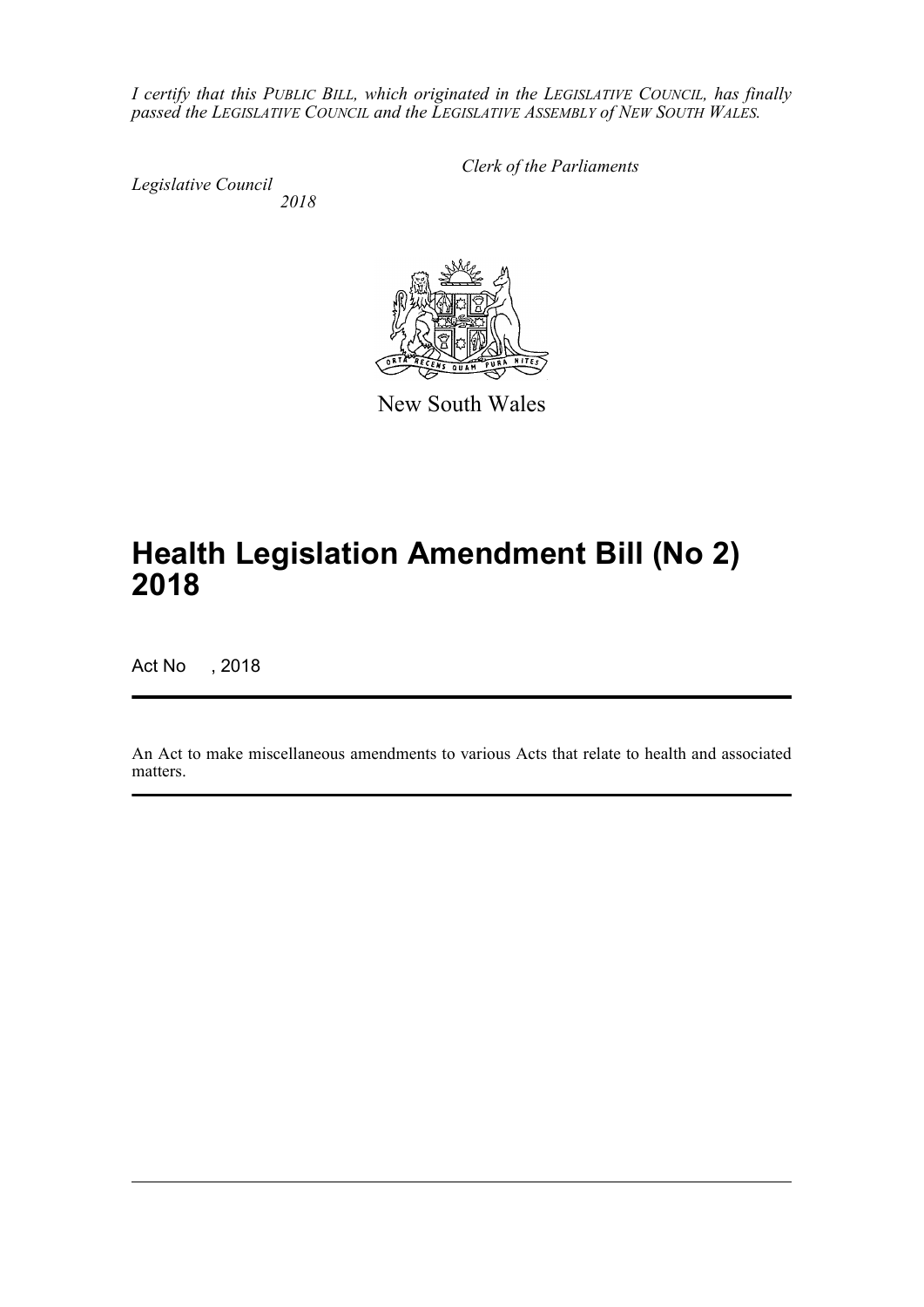Health Legislation Amendment Bill (No 2) 2018 [NSW]

# <span id="page-2-0"></span>**The Legislature of New South Wales enacts:**

# **1 Name of Act**

This Act is the *Health Legislation Amendment Act (No 2) 2018*.

## <span id="page-2-1"></span>**2 Commencement**

This Act commences on the date of assent to this Act.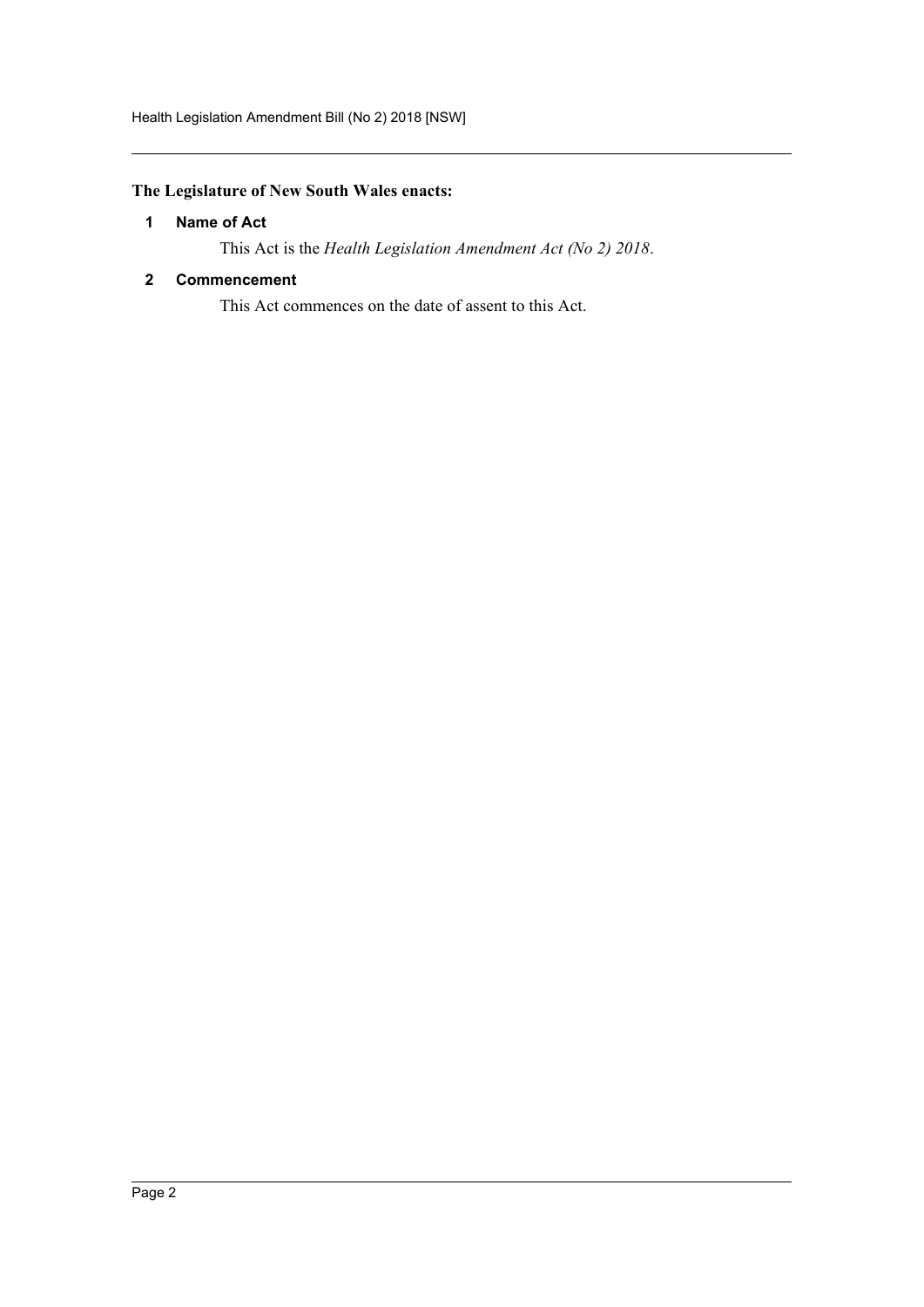# <span id="page-3-0"></span>**Schedule 1 Amendment of Health Care Complaints Act 1993 No 105**

#### **Section 94B Publication of information about decisions and de-registered practitioners**

Insert after section 94B (4) (d):

(e) the person is disqualified from being registered as a registered health practitioner in a health profession.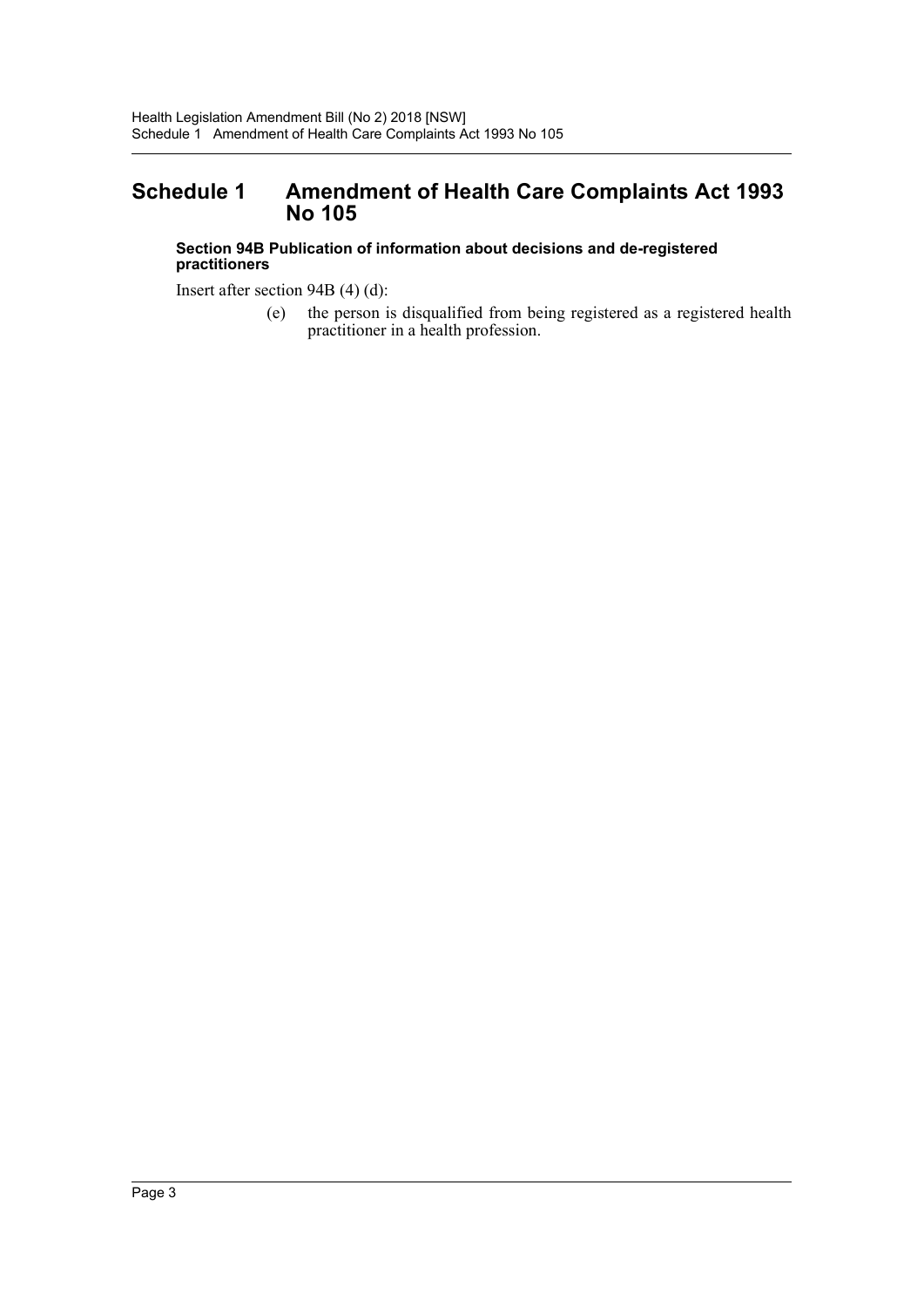# <span id="page-4-0"></span>**Schedule 2 Amendment of Health Practitioner Regulation (Adoption of National Law) Act 2009 No 86**

- **[1] Schedule 1 Modification of Health Practitioner Regulation National Law** Omit section 147B (4) and (5) from Schedule 1 [15].
- **[2] Schedule 1 [15], section 150G Ending suspension [NSW]** Omit the section.
- **[3] Schedule 1 [15], section 155C (1) (f)**

Insert "by order" after "impose".

**[4] Schedule 1 [15], section 159 (1) (a1)**

Insert before section 159 (1) (a):

(a1) against a reprimand by the Council for the health profession under Division 3;

# **[5] Schedule 1 [15], section 159C (1)**

Omit the subsection. Insert instead:

- (1) On an appeal against a decision of a Council, the Tribunal may by order—
	- (a) confirm the decision; or
	- (b) set aside the decision; or
	- (c) set aside the decision and make a new decision (being a decision that the Council could have made).

# **[6] Schedule 1 [15], section 163A (4), definition of "decision-making entity"**

Omit "or under Subdivision 5 of Division 3" from paragraph (b1).

Insert instead ", Subdivision 5 of Division 3 or section 155C (1) (f)".

# **[7] Schedule 1 [15], section 164A (1) (a)**

Omit "or the NSW regulations".

Insert instead "(including any conditions or suspension imposed under the NSW provisions)".

# **[8] Schedule 1 [15], sections 164A (3) (e) and 164B (1) (a)**

Omit "or the NSW regulations" wherever occurring.

# **[9] Schedule 1 [15], section 176D**

Omit the section. Insert instead:

# **176D Effect of suspension [NSW]**

(1) If a person's registration as a health practitioner or student is suspended under this Law, the person is taken during the period of suspension not to be registered under this Law, other than for the purposes of this Part. **Note.** This subsection is a Health Practitioner Regulation National Law provision (see section 207 of the National Law).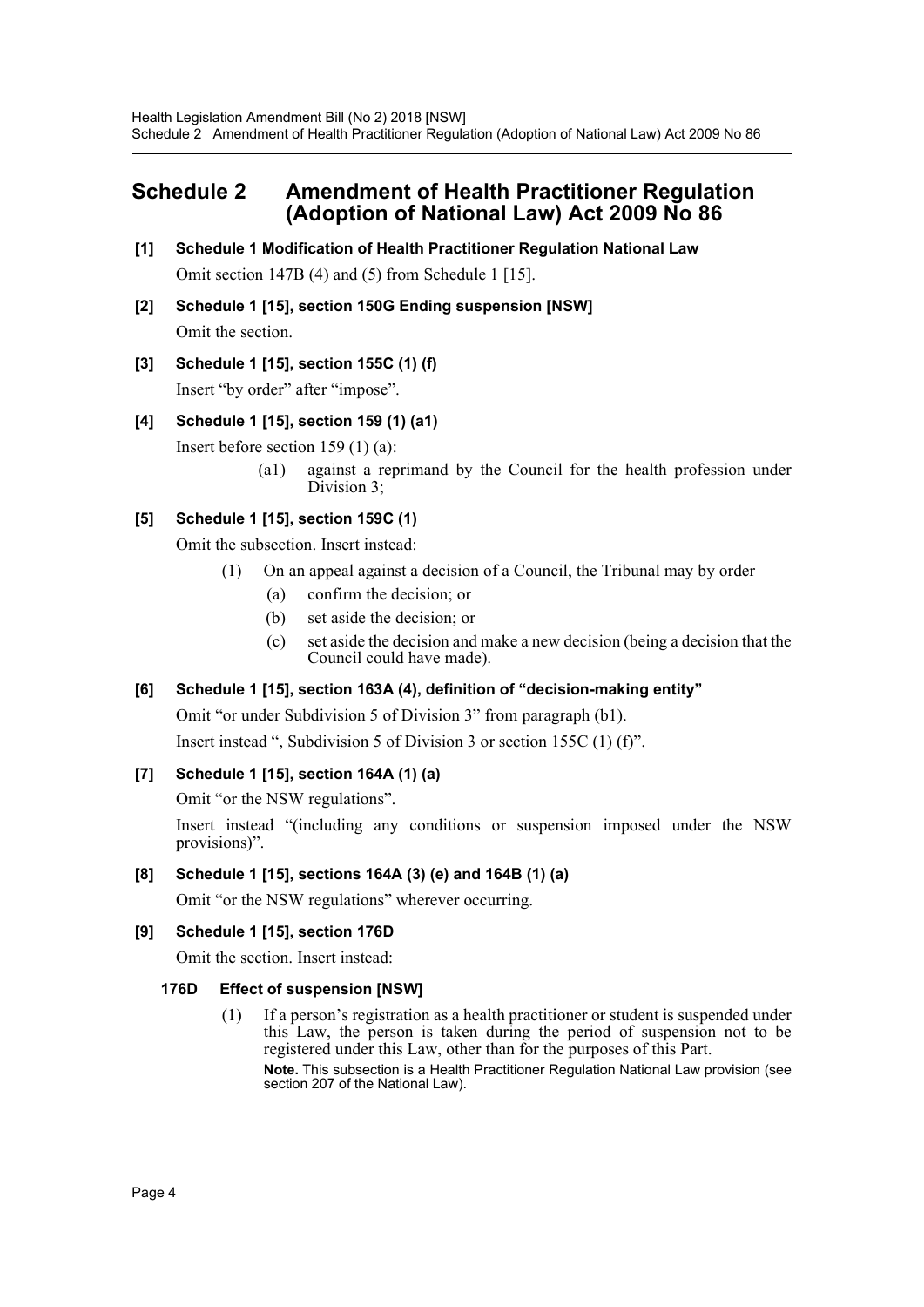- (2) Accordingly, a reference in any other Act or instrument to a registered health practitioner does not include a reference to a health practitioner whose registration is suspended.
- (3) When a suspension imposed under this Law ends, the person's rights and privileges as a registered health practitioner or student in the health profession are revived, subject to—
	- (a) any other action taken by the Council for the profession under Subdivision 7 of Division 3 of Part 8 or Division 4 of Part 8; or
	- (b) any order of the Tribunal on a complaint referred to the Tribunal.

# **[10] Schedule 1 [24AA]**

Insert after Schedule 1 [24]:

#### **[24AA] Section 321 Offences relating to prohibition orders made before commencement**

Omit the section. Insert instead:

**321**

**Note.** This section is not applicable to New South Wales.

## **[11] Schedule 1 [25], Schedule 5A**

Insert after clause 38:

# **Part 9 Provisions consequent on enactment of Health Legislation Amendment Act (No 2) 2018 [NSW]**

#### **39 Appeal against reprimand by Council [NSW]**

Section 159 (1) (a1) of this Law extends to a reprimand given before the commencement of that paragraph even if the reprimand was not given by way of an order.

#### **40 Tribunal's powers on appeal [NSW]**

Section 159C (1) of this Law, as substituted by the *Health Legislation Amendment Act (No 2) 2018*, extends to an appeal that has been made but not finally disposed of before that substitution.

# **41 Effect of suspension [NSW]**

Section 176D of this Law, as substituted by the *Health Legislation Amendment Act (No 2) 2018*, extends to a suspension that was imposed before that substitution.

# **[12] Schedule 1 [25], Schedule 5E, clause 6 (1) (b), (f) and (g) and (3)**

Omit "Minister" wherever occurring. Insert instead "Council".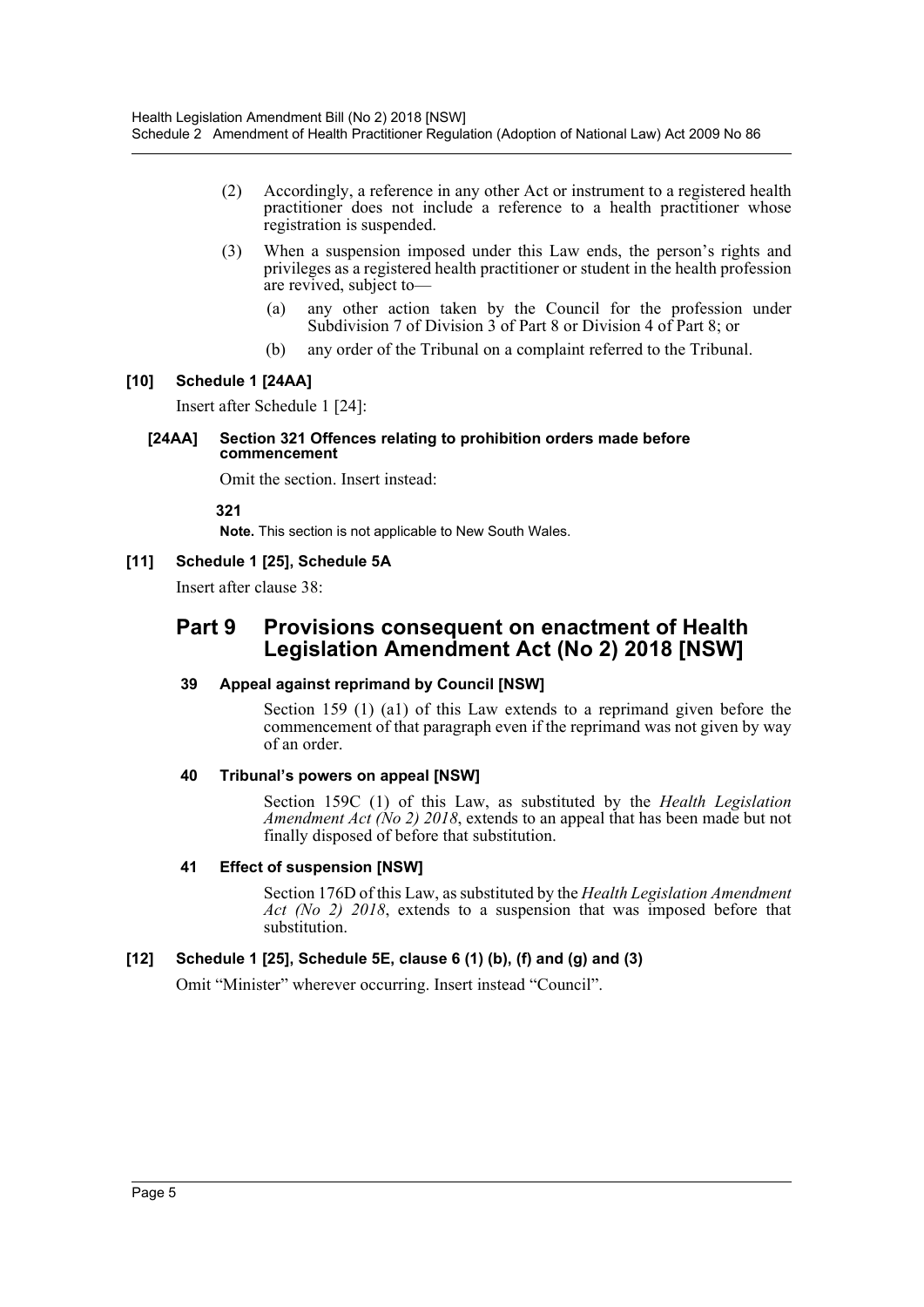# <span id="page-6-0"></span>**Schedule 3 Amendment of Poisons and Therapeutic Goods Act 1966 No 31**

## **Part 3, Division 1A**

Insert after section 18A:

# **Division 1A Substances and goods used for cosmetic and other purposes**

#### **18B Object of Division**

The object of this Division is to prescribe requirements in respect of certain substances and goods that may be used for cosmetic and other purposes.

#### **18C Substances and goods to which Division applies**

This Division applies to the following:

- (a) botulinum toxins for human use,
- (b) hyaluronic acid and its polymers in preparations for injection or implantation,
- (c) any other substance specified in Schedule 2, Schedule 3, Schedule 4 or Schedule 8 of the Poisons List that is prescribed by the regulations,
- (d) any therapeutic goods prescribed by the regulations.

#### **18D Regulation of substances and goods to which Division applies**

- (1) The regulations may prescribe requirements in respect of the possession, manufacture, supply, use, prescription, administration, storage and disposal of any substance or goods to which this Division applies.
- (2) A person who contravenes a requirement prescribed for the purposes of this section and identified in the regulations as a category 1 requirement or a category 2 requirement is guilty of an offence.

Maximum penalty:

- (a) in the case of a requirement identified in the regulations as a category 1 requirement—1,000 penalty units in the case of a body corporate or 200 penalty units or imprisonment for 6 months (or both) in the case of an individual, or
- (b) in the case of a requirement identified in the regulations as a category 2 requirement—250 penalty units in the case of a body corporate or 50 penalty units in any other case.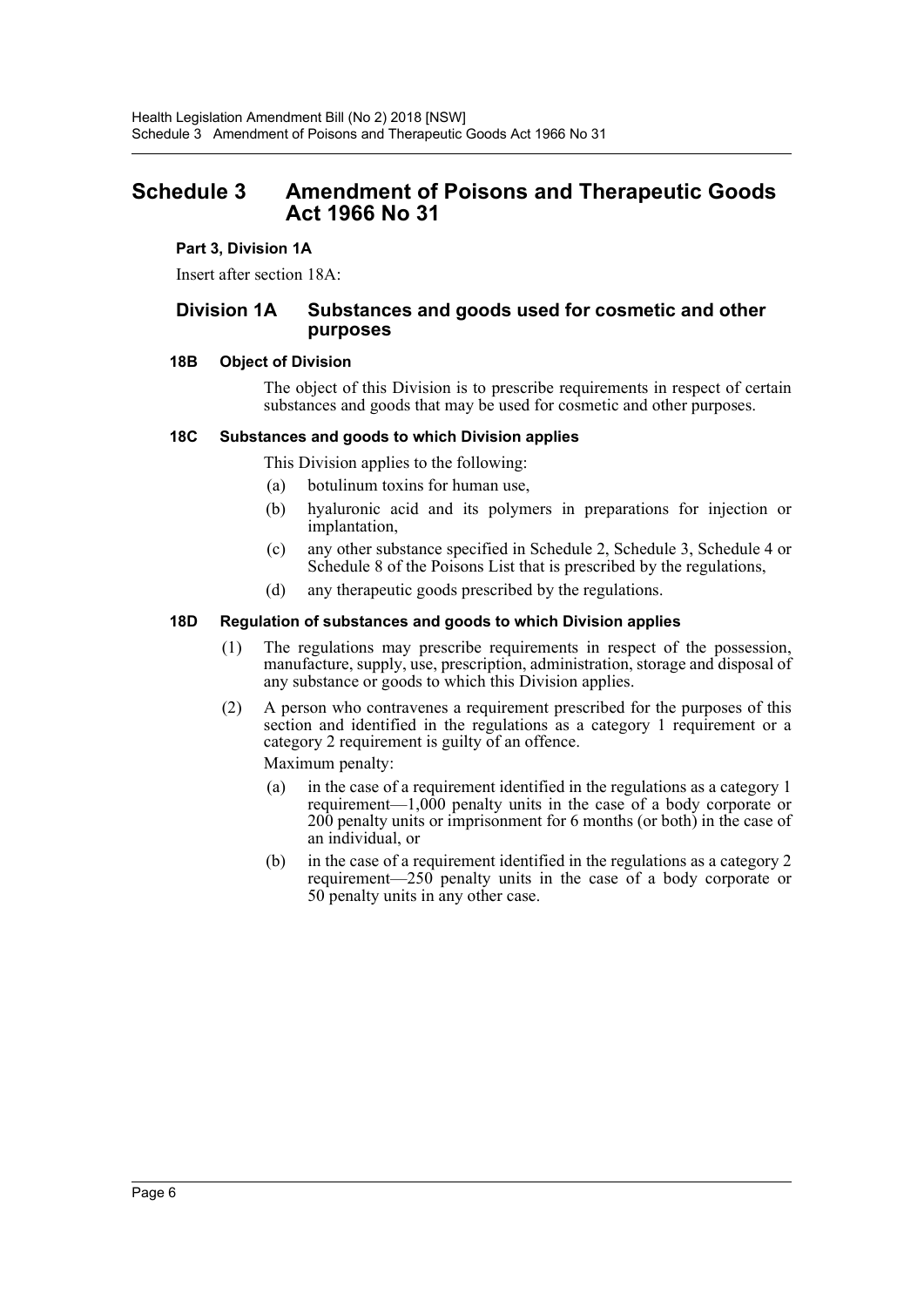# <span id="page-7-0"></span>**Schedule 4 Amendment of Private Health Facilities Act 2007 No 9**

## **[1] Section 33A**

Insert after section 33:

#### **33A Certain services or treatments must not be performed at unlicensed facility**

- (1) The regulations may prescribe specified services or treatments or classes of services or treatments that must not be performed at a private health facility unless the private health facility has a licence or has a licence of a particular class.
- (2) A person must not perform a service or treatment at a private health facility in contravention of a regulation made for the purposes of this section. Maximum penalty: 500 penalty units.
- (3) It is a defence to a prosecution under this section if the accused person establishes that the person had reasonable grounds for believing the private health facility had a licence that permitted the provision of the service or treatment.

## **[2] Section 51 Power to enter and inspect**

Insert after section 51 (1):

(1A) The authorised officer may enter and inspect the premises either alone or together with such other persons as the authorised officer considers necessary.

# **[3] Section 51 (3) (a)**

Omit the paragraph. Insert instead:

(a) direct a person to furnish any document or other thing that is in the possession, or under the control, of the person,

#### **[4] Section 51 (3) (b) and (c), (4) and (5)**

Omit "document, record" wherever occurring. Insert instead "document".

#### **[5] Sections 51A and 51B**

Insert after section 51:

#### **51A Power of authorised officers to require answers**

- (1) An authorised officer may, by notice in writing, direct a person whom the authorised officer suspects on reasonable grounds to have knowledge of matters about which the authorised officer requires information in connection with the exercise of the authorised officer's functions:
	- (a) to answer questions in relation to those matters, and
	- (b) if a meeting with the authorised officer is reasonably necessary to enable questions in relation to those matters to be properly asked and answered, to meet with the authorised officer to answer such questions.
- (2) The Secretary may, by notice in writing, direct a corporation to nominate, in writing and within a specified time, a director or officer of the corporation to represent the corporation for the purpose of answering any such questions.
- (3) Answers given by the nominated person bind the corporation.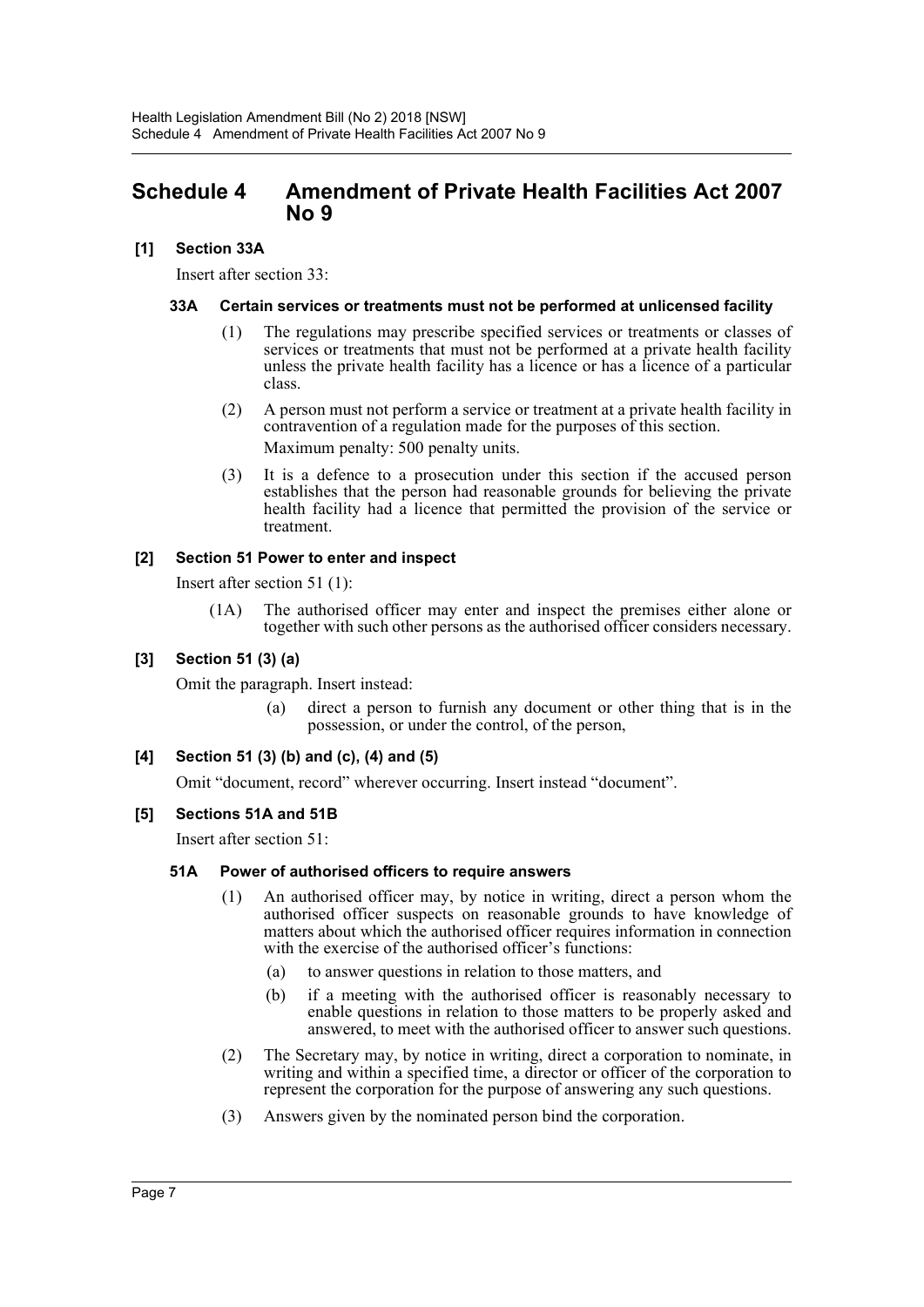- (4) The place and time at which a person may be directed to attend under subsection  $(1)$  (b) is to be:
	- (a) a place or time nominated by the person, or
	- (b) if the place and time so nominated is unreasonable in the circumstances or if the person fails to nominate a place and time, a place and time nominated by the authorised officer.
- (5) An authorised officer may record any questions and answers under this section if the person to be questioned has been informed that the record is to be made.
- (6) A record may be made by any method, including sound or video recording.
- (7) A copy of any such record must be provided to the person who is questioned as soon as practicable after the record is made.

## **51B Requirement to provide information and documents**

- (1) An authorised officer may, by notice in writing, direct a person to furnish to the authorised officer such information or documents as the authorised officer requires in connection with the exercise of the authorised officer's functions.
- (2) A notice under this section must specify the manner in which, and the time by which, the information or documents to which the notice relates must be furnished.
- (3) A notice under this section may only require a person to furnish existing documents that are in the person's possession or that are within the person's power to obtain lawfully.
- (4) The authorised officer to whom a document is furnished under this section may take copies of it.
- (5) If any document required to be furnished under this section is in electronic, mechanical or other form, the notice requires the document to be furnished in written form, unless the notice otherwise provides.

#### **[6] Section 53 Obstruction of officers and failure to comply with direction**

Omit section 53 (b). Insert instead:

(b) fail to comply with a direction under this Part.

# **[7] Section 53A**

Insert after section 53:

#### **53A Provisions relating to requirements to furnish documents, information or answer questions**

- (1) A person is not guilty of an offence of failing to comply with a direction under this Part to furnish documents, information or other things, or to answer a question, unless the person was warned on that occasion that a failure to comply is an offence.
- (2) A person is not excused from a direction under this Part to furnish documents, information or other things, or to answer a question, on the ground that the document, information, thing or answer might incriminate the person or make the person liable to a penalty.
- (3) However, any information furnished or answer given by a natural person in compliance with a direction under this Part is not admissible in evidence against the person in criminal proceedings (except proceedings for an offence under Part 5A of the *Crimes Act 1900*) if: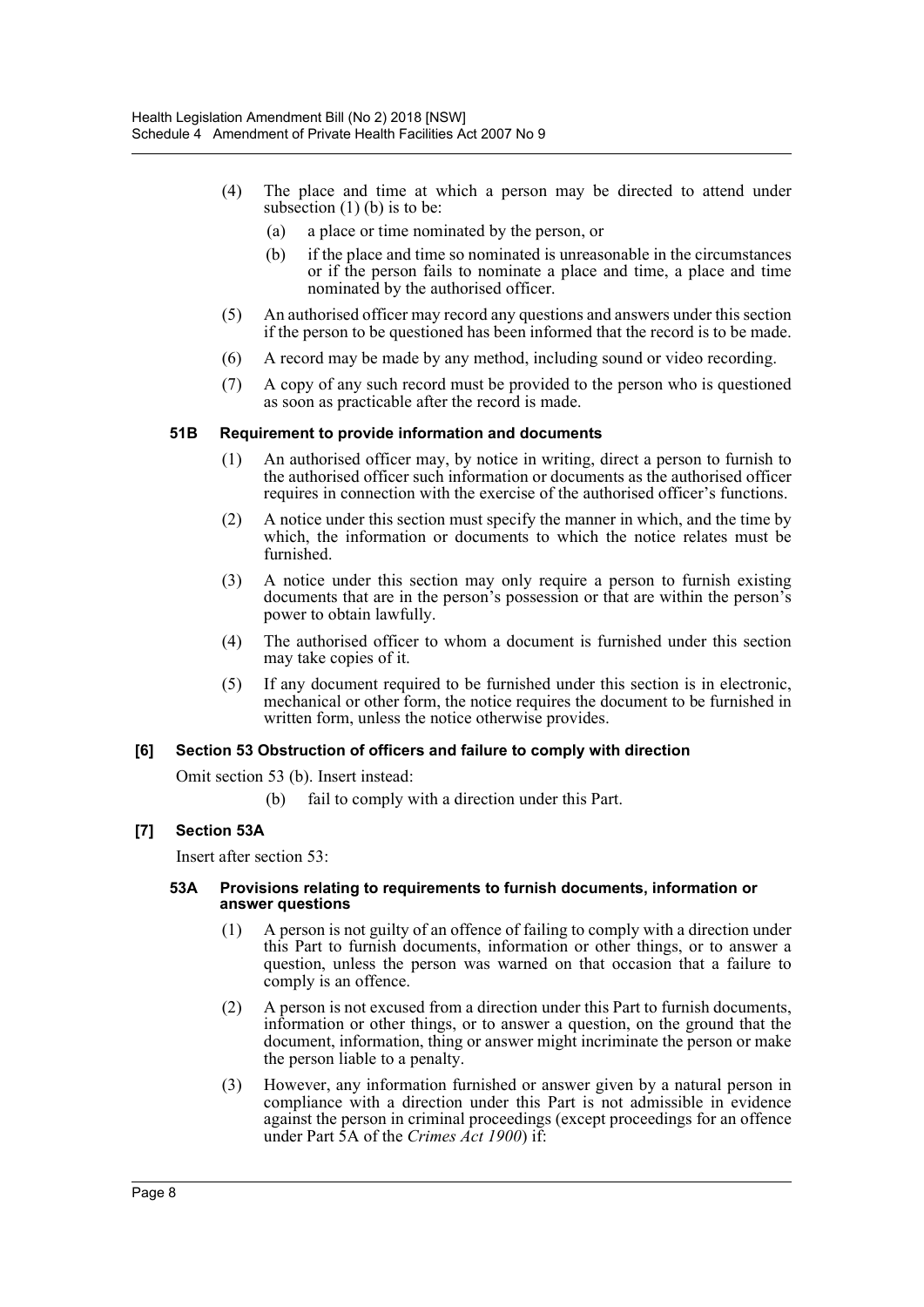- (a) the person objected at the time to doing so on the ground that it might incriminate the person, or
- (b) the person was not warned on that occasion that the person may object to furnishing the information or giving the answer on the ground that it might incriminate the person.
- (4) Any document furnished by a person in compliance with a direction under this Part is not inadmissible in evidence against the person in criminal proceedings by reason only that the document incriminates the person.
- (5) Further information obtained as a result of a document or information furnished, or of an answer given, in compliance with a direction under this Part is not inadmissible by reason only:
	- (a) that the document or information had to be furnished or the answer had to be given, or
	- (b) that the document or information furnished or answer given incriminates the person.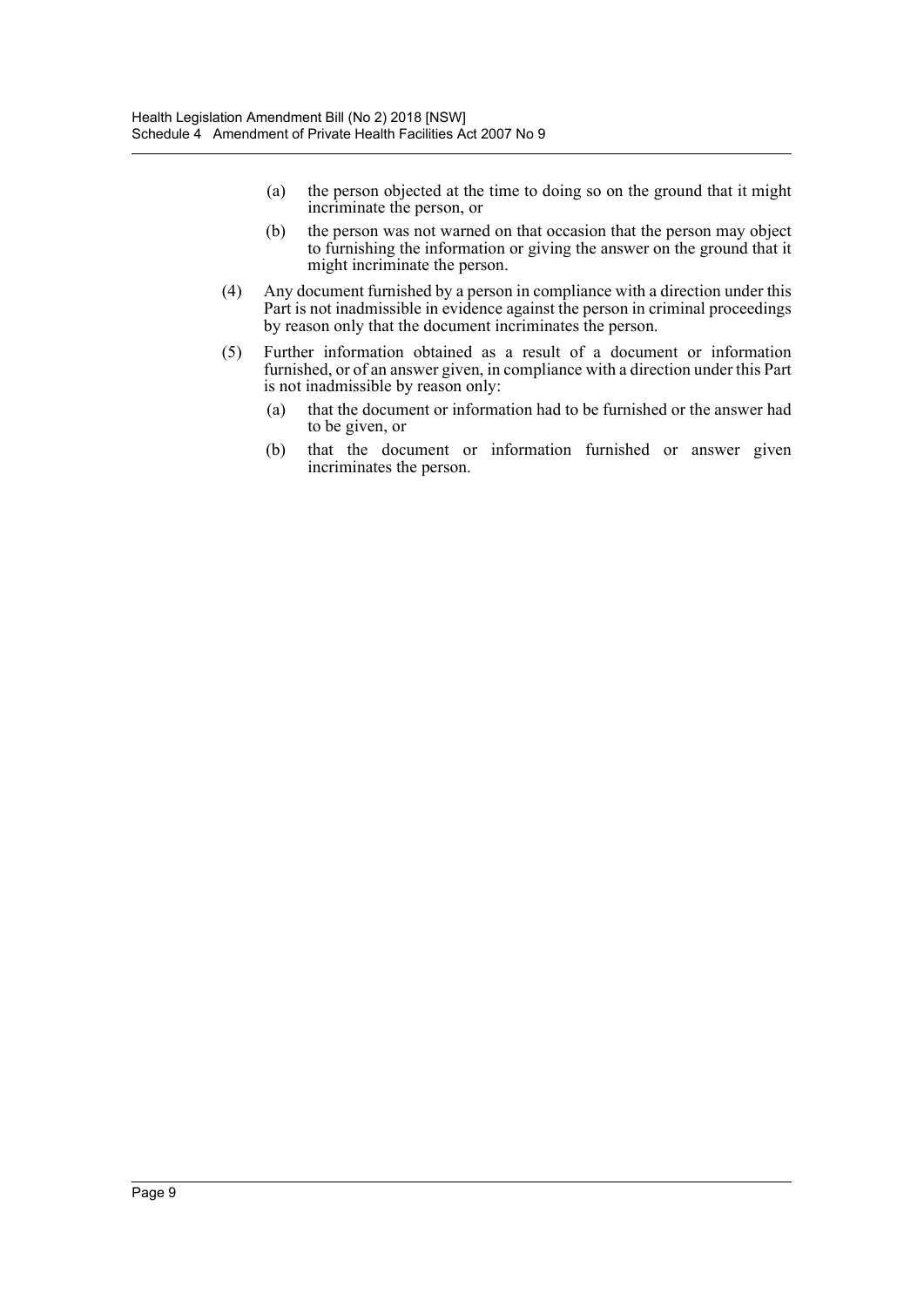# <span id="page-10-0"></span>**Schedule 5 Amendment of Public Health Act 2010 No 127**

# **[1] Part 2A**

Insert after Part 2:

# **Part 2A Public warnings about health matters**

# **12A Public warning statements**

- (1) If the Chief Health Officer is of the view that there is a risk to the health or safety of the public or a sector of the public, the Chief Health Officer may make public a statement identifying and giving warnings or information about the risk.
- (2) The Chief Health Officer is to take into account any matters prescribed by the regulations in determining whether to make public a statement under this section.
- (3) The *Privacy and Personal Information Protection Act 1998* and the *Health Records and Information Privacy Act 2002* do not apply with respect to a statement made public under this section.

# **12B No liability for issuing or publishing warning statements**

- (1) No liability is incurred by the Chief Health Officer or any other person for making public in good faith:
	- (a) a statement referred to in section 12A, or
	- (b) a fair report or summary of such a statement.
- (2) In this section:

*liability* includes liability for defamation.

# **[2] Section 101 Definitions**

Insert "or who is disqualified from being registered as a registered health practitioner in a health profession" after "health registration legislation" in the definition of *de-registered health practitioner* in section 101 (1).

# **[3] Section 132 Exclusion of liability of the State and others**

Insert ", defamation" after "negligence" in section 132 (2).